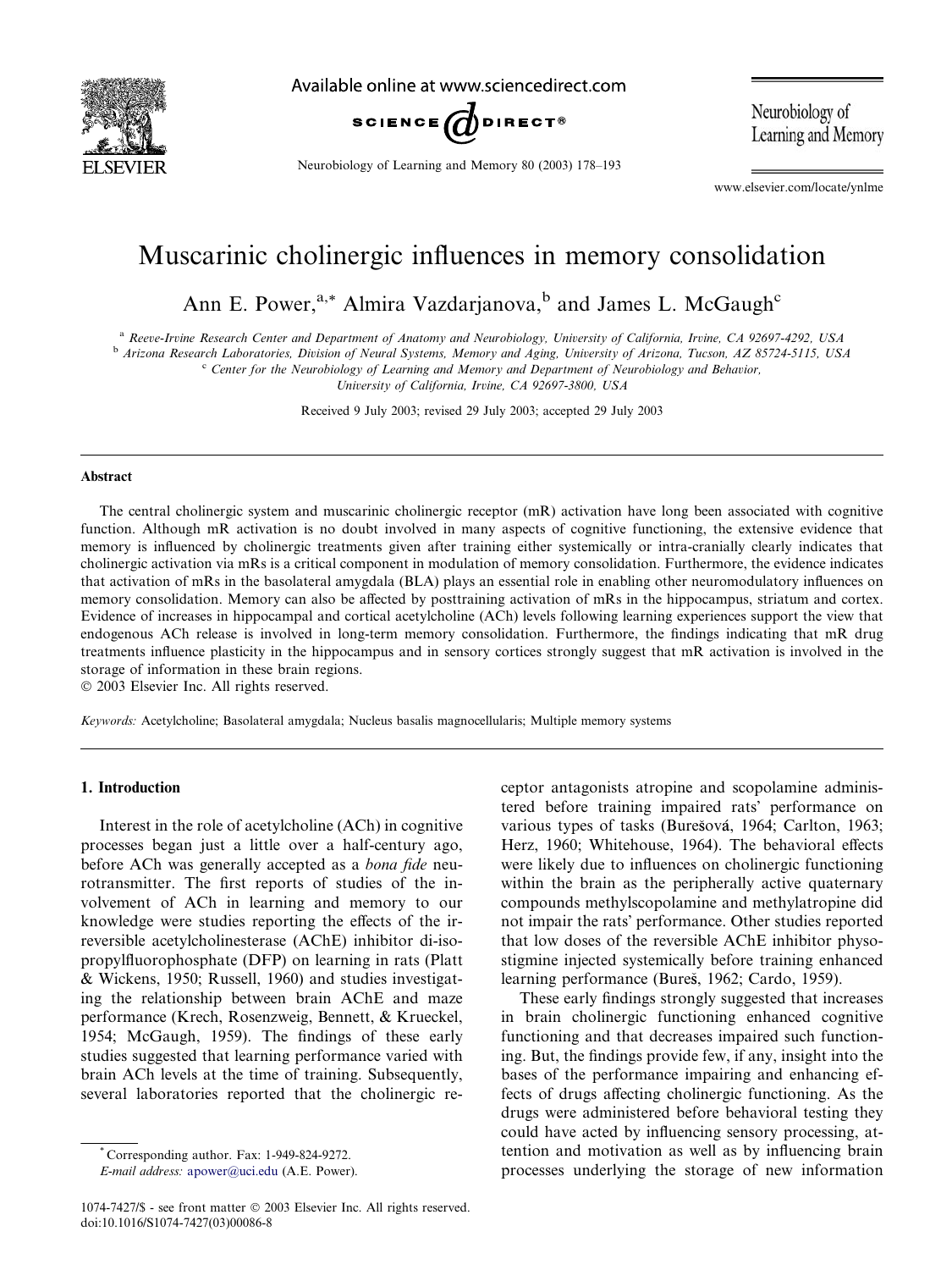(McGaugh & Petrinovich, 1965; McGaugh, 1989). The introduction of the use of posttraining drug administration (e.g., Breen & McGaugh, 1961) provided a method of investigating drug effects on memory consolidation without the confounding effects of drug effects on acquisition or retention performance (McGaugh, 1966). Many studies reported finding enhancing or impairing effects of drugs administered posttraining. Further, the evidence that the effectiveness of the drugs decreased as the training-injection interval increased provided strong support for the hypothesis that the drugs affected retention by influencing memory consolidation (McGaugh & Herz, 1972).

Stratton and Petrinovich (1963) were the first to report that posttraining administration of physostigmine enhanced memory in rats. Their findings clearly suggested alterations in cholinergic functioning can influence memory by altering memory consolidation. This conclusion was subsequently confirmed by many studies of the effects of posttraining injections of drugs affecting cholinergic functioning (Hunter, Zornetzer, Jarvik, & McGaugh, 1977), including many more recent studies (e.g., Baratti, Huygens, Mino, Merlo, & Gardella, 1979; Kopf, Boccia, & Baratti, 1998; Rudy, 1996; Schroeder & Packard, 2002). Of course, such studies do not address the issue of cholinergic involvement in attention and other processes affecting acquisition and retention performance. But, the findings of the studies using posttraining treatments clearly indicate that, apart from other possible influences on cognitive processes, cholinergic function influences the consolidation of new memories.

The cholinergic hypothesis of Alzheimer's disease greatly increased interest in understanding cholinergic involvement in cognitive functioning (Bartus, Reginald, Dean, Beer, & Lippa, 1982; Coyle, Price, & DeLong, 1983; Davies & Maloney, 1976; Perry et al., 1978). Most of the drugs currently available for treating Alzheimer's disease are AChE inhibitors (Bartus et al., 1982; Drachman & Leavitt, 1974; Mohs et al., 1985). Although these drugs may well improve (modestly) cognitive functioning by enhancing attention and working memory, the findings of the studies briefly discussed above suggest that the drugs may also enhance performance of Alzheimer's patients by aiding the consolidation of long-term memories. This paper focuses primarily on recent research investigating brain systems and processes mediating cholinergic influences on memory consolidation. As studies using systemic drug injections cannot, by themselves, reveal the loci of brain influences, many recent studies have investigated the effects of drug infusions administered locally into brain regions such as the amygdala, hippocampus, striatum and cortical regions. We will first consider the extensively investigated cholinergic influences on memory consolidation in the amygdala.

### 2. Involvement of amygdalar cholinergic activation in memory consolidation

Considerable evidence indicates that modulation of memory consolidation by posttraining systemic drug treatments depends on the amygdala (Cahill & McGaugh, 1991; McGaugh et al., 1993; Tomaz et al., 1993). Recent findings indicate that these memory modulatory processes are mediated selectively by the basolateral complex of nuclei in the amygdala (BLA) (McIntyre, Power, Roozendaal, & McGaugh, 2003). As found with systemic treatments (Baratti et al., 1979; Introini-Collison, Dalmaz, & McGaugh, 1996), posttraining infusion of a muscarinic cholinergic receptor (mR) agonist into the amygdala or the BLA enhances memory (Barros, Pereira, Medina, & Izquierdo, 2002; Dalmaz, Introini-Collison, & McGaugh, 1993; Introini-Collison, Arai, & McGaugh, 1989; Introini-Collison et al., 1996; Power & McGaugh, 2002a; Vazdarjanova & McGaugh, 1999). Correspondingly, extensive reduction of amygdalar cholinergic activation during consolidation can impair retention. For example, long-term memory for inhibitory avoidance (IA) training can be impaired by posttraining intra-BLA infusions of the mR antagonist scopolamine (Bianchin, Mello e Souza, Medina, & Izquierdo, 1999; Izquierdo et al., 1992) or by lesions of the major amygdalar cholinergic input from the nucleus basalis magnocellularis (NBM) with phthalic acid (PA) (Power & McGaugh, 2002a). Posttraining cholinergic manipulations of the BLA produce comparable effects in a variety of behavioral tasks including IA (Izquierdo et al., 1992), contextual fear conditioning (Vazdarjanova & McGaugh, 1999), reductions in food reward (Salinas, Introini-Collison, Dalmaz, & McGaugh, 1997) and both food and amphetamine motivated conditioned place preference (McIntyre, Ragozzino, & Gold, 1998; Schroeder & Packard, 2002). Moreover, as summarized in Fig. 1, posttraining intra-BLA infusions of the mR agonist oxotremorine enhanced long-term memory in rats for contextual fear conditioning, as evidenced by several indices of memory including latency to enter and number of entries into the shock context, time spent in the shock vs. non-shock arms of the Y-maze training apparatus as well as the conventional measure of time spent freezing (Vazdarjanova & McGaugh, 1999). As retention for both aversive and appetitive training is sensitive to enhancement with posttraining mR agonism in the BLA, these effects can not be attributed to any rewarding or reinforcing properties of the treatments. Additionally, extensive evidence suggests that augmenting muscarinic cholinergic activation in the BLA during consolidation enables enhancement of memory storage processes in other brain regions (McGaugh, McIntyre, & Power, 2002).

The mechanisms and circuitry underlying the critical role for mR activation in the BLA during memory